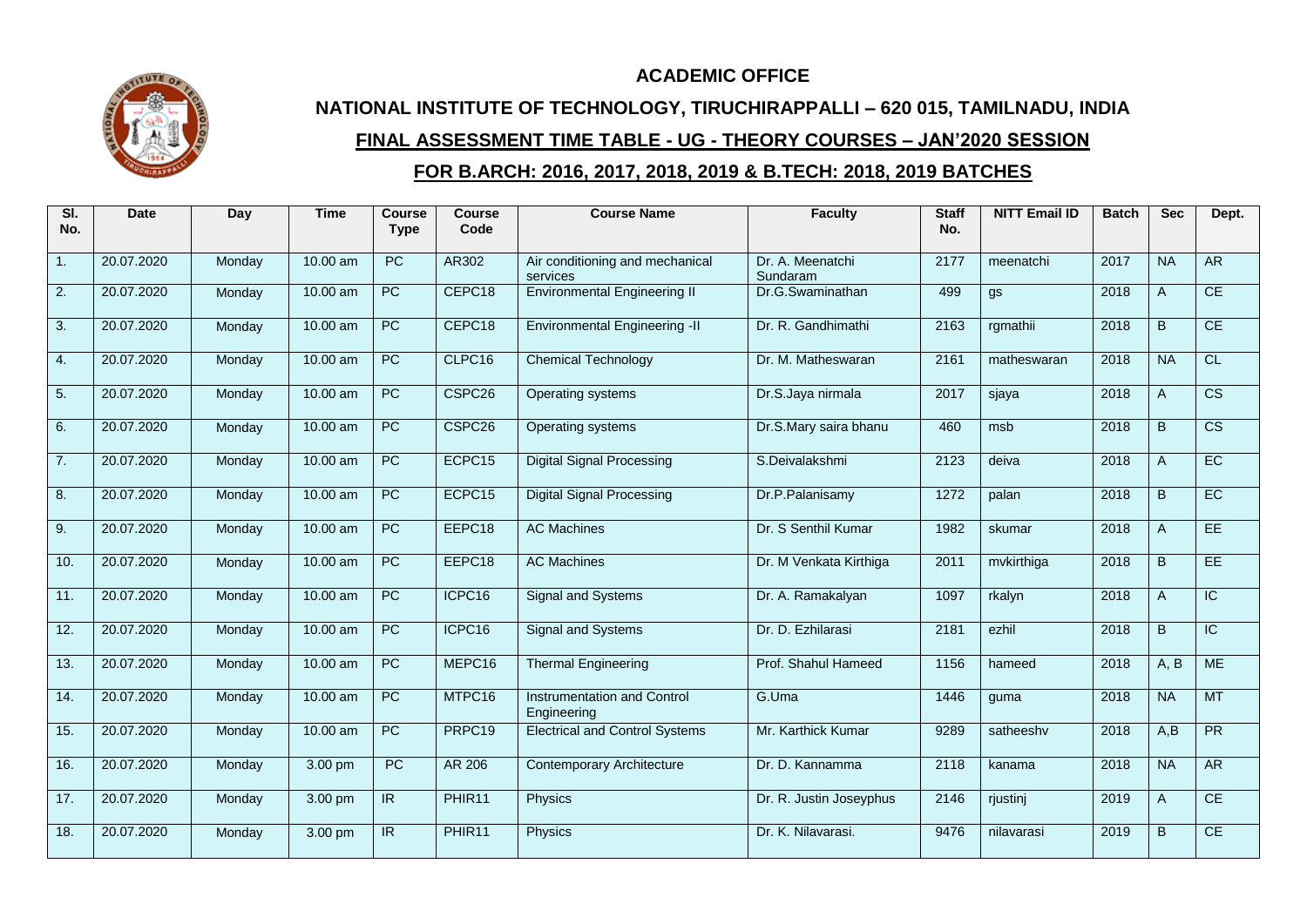| SI.<br>No. | Date       | Day     | <b>Time</b> | Course<br><b>Type</b>    | <b>Course</b><br>Code | <b>Course Name</b>                                         | <b>Faculty</b>                               | <b>Staff</b><br>No. | <b>NITT Email ID</b> | <b>Batch</b> | <b>Sec</b>   | Dept.                       |
|------------|------------|---------|-------------|--------------------------|-----------------------|------------------------------------------------------------|----------------------------------------------|---------------------|----------------------|--------------|--------------|-----------------------------|
| 19.        | 20.07.2020 | Monday  | 3.00 pm     | IR.                      | MAIR21                | <b>Complex Analysis and Differential</b><br>Equations      | Dr. Vamsinath Thota                          | 2255                | vamsinadh            | 2019         | <b>NA</b>    | CL.                         |
| 20.        | 20.07.2020 | Monday  | 3.00 pm     | $\overline{\mathsf{IR}}$ | HSIR <sub>11</sub>    | English for communication                                  | Dr. Umasankar Patra                          | 2324                | umasankar            | 2019         | A            | $\overline{\text{cs}}$      |
| 21.        | 20.07.2020 | Monday  | 3.00 pm     | IR.                      | HSIR11                | <b>English For Communication</b>                           | Dr. J.S.Kavitha                              | 9164                | kavithajs            | 2019         | B            | $\overline{\text{cs}}$      |
| 22.        | 20.07.2020 | Monday  | 3.00 pm     | $\overline{\mathbb{R}}$  | MAIR <sub>22</sub>    | <b>Complex Analysis and Differential</b><br>Equations      | Dr. V. Kumaran                               | 968                 | kumaran              | 2019         | $\mathsf{A}$ | EC                          |
| 23.        | 20.07.2020 | Monday  | 3.00 pm     | IR.                      | MAIR22                | <b>Complex Analysis and Differential</b><br>Equations      | Dr. Vamsinadh Thota                          | 2255                | vamsinadh            | 2019         | B            | EC                          |
| 24.        | 20.07.2020 | Monday  | 3.00 pm     | IR                       | EEIR15                | Introduction to Electrical and<br>electronics Engg         | Dr. Sishaj P Simon (For)<br>Dr.ARK Kevin     | 2078                | sishajpsimon         | 2019         | $\mathsf{A}$ | EE                          |
| 25.        | 20.07.2020 | Monday  | 3.00 pm     | IR.                      | EEIR15                | Introduction to Electrical and<br>electronics Engg         | Dr. Ankur Singh Rana<br>(For) Muhammad Ehsan | 2278                | ankur@nitt.edu       | 2019         | B            | EE                          |
| 26.        | 20.07.2020 | Monday  | 3.00 pm     | IR.                      | CEIR 11               | <b>Basics of Civil Engineering</b>                         | Dr. S. Jayalekshmi                           | 1571                | jaya                 | 2019         | A            | <b>ME</b>                   |
| 27.        | 20.07.2020 | Monday  | 3.00 pm     | IR.                      | PHIR11                | Physics                                                    | Dr. S. Manivannan                            | 2172                | ksmani               | 2019         | B            | <b>ME</b>                   |
| 28.        | 20.07.2020 | Monday  | 3.00 pm     | $\overline{\mathsf{IR}}$ | PHIR11                | Physics                                                    | Dr. Vasanthi                                 | 9475                | vasanthi             | 2019         | <b>NA</b>    | <b>MT</b>                   |
| 29.        | 21.07.2020 | Tuesday | 10.00 am    |                          | AR 306                | Landscape Architecture                                     | Prof. S. Rajendra Babu                       | 520                 | rajbabu              | 2017         | <b>NA</b>    | <b>AR</b>                   |
| 30.        | 21.07.2020 | Tuesday | 10.00 am    | PC                       | CEPC17                | <b>Hydrology and Water Resources</b><br>Engineering        | Dr.R.Manjula                                 | 1972                | manju                | 2018         | $\mathsf{A}$ | CE                          |
| 31.        | 21.07.2020 | Tuesday | 10.00 am    | PC                       | CEPC17                | <b>Hydrology and Water Resources</b><br>Engineering        | Mr.Samjebadurai                              | 9288                | samjeba              | 2018         | B            | CE                          |
| 32.        | 21.07.2020 | Tuesday | 10.00 am    | PC                       | CLPC17                | <b>Chemical Engineering</b><br>Thermodynamics              | Dr. KN Sheeba                                | 2006                | sheeba               | 2018         | <b>NA</b>    | CL                          |
| 33.        | 21.07.2020 | Tuesday | 10.00 am    | PC                       | CSPC27                | Data communications and networks                           | Mr.A.Daison raj                              | 9325                | daison               | 2018         | $\mathsf{A}$ | $\overline{\text{cs}}$      |
| 34.        | 21.07.2020 | Tuesday | 10.00 am    | $\overline{PC}$          | CSPC27                | Data communications and networks                           | Dr.C.Mala                                    | 772                 | mala                 | 2018         | B            | $\overline{\text{cs}}$      |
| 35.        | 21.07.2020 | Tuesday | 10.00 am    | $\overline{PC}$          | ECPC18                | Microprocessor and Microcontroller                         | Dr. Sudharshan                               | 2329                | sudharsan            | 2018         | A,B          | EC                          |
| 36.        | 21.07.2020 | Tuesday | 10.00 am    | PC                       | EEPC16                | Transmission & Distribution of<br><b>Electrical Energy</b> | Dr. M JayaBharata<br>Reddy,                  | 2183                | jbreddy              | 2018         | $\mathsf{A}$ | EE                          |
| 37.        | 21.07.2020 | Tuesday | 10.00 am    | <b>PC</b>                | EEPC16                | Transmission & Distribution of<br><b>Electrical Energy</b> | Dr. M P Selvan                               | 1995                | selvanmp             | 2018         | B.           | EE                          |
| 38.        | 21.07.2020 | Tuesday | $10.00$ am  | PC                       | ICPC <sub>20</sub>    | Microprocessors and<br>Microcontrollers                    | Dr. V. Sridevi                               | 1993                | sridevi              | 2018         | A,B          | $\overline{\phantom{a}}$ ic |
| 39.        | 21.07.2020 | Tuesday | $10.00$ am  | PC                       | MEPC17                | Mechanics of Machines - 1                                  | Dr. Sreejith Mohan                           | 2288                | sreejith             | 2018         | A            | <b>ME</b>                   |
| 40.        | 21.07.2020 | Tuesday | 10.00 am    | PC                       | MEPC17                | Mechanics of Machines - 1                                  | Dr. M. Sivakumar                             | 9080                | sivam                | 2018         | B            | <b>ME</b>                   |
| 41.        | 21.07.2020 | Tuesday | $10.00$ am  | PC                       | MTPC12                | Electrical, Electronics and Magnetic<br><b>Materials</b>   | Dr. Kumaran.S (for)<br>Dr.Vivekanandhan      | 1573                | kumara               | 2018         | <b>NA</b>    | <b>MT</b>                   |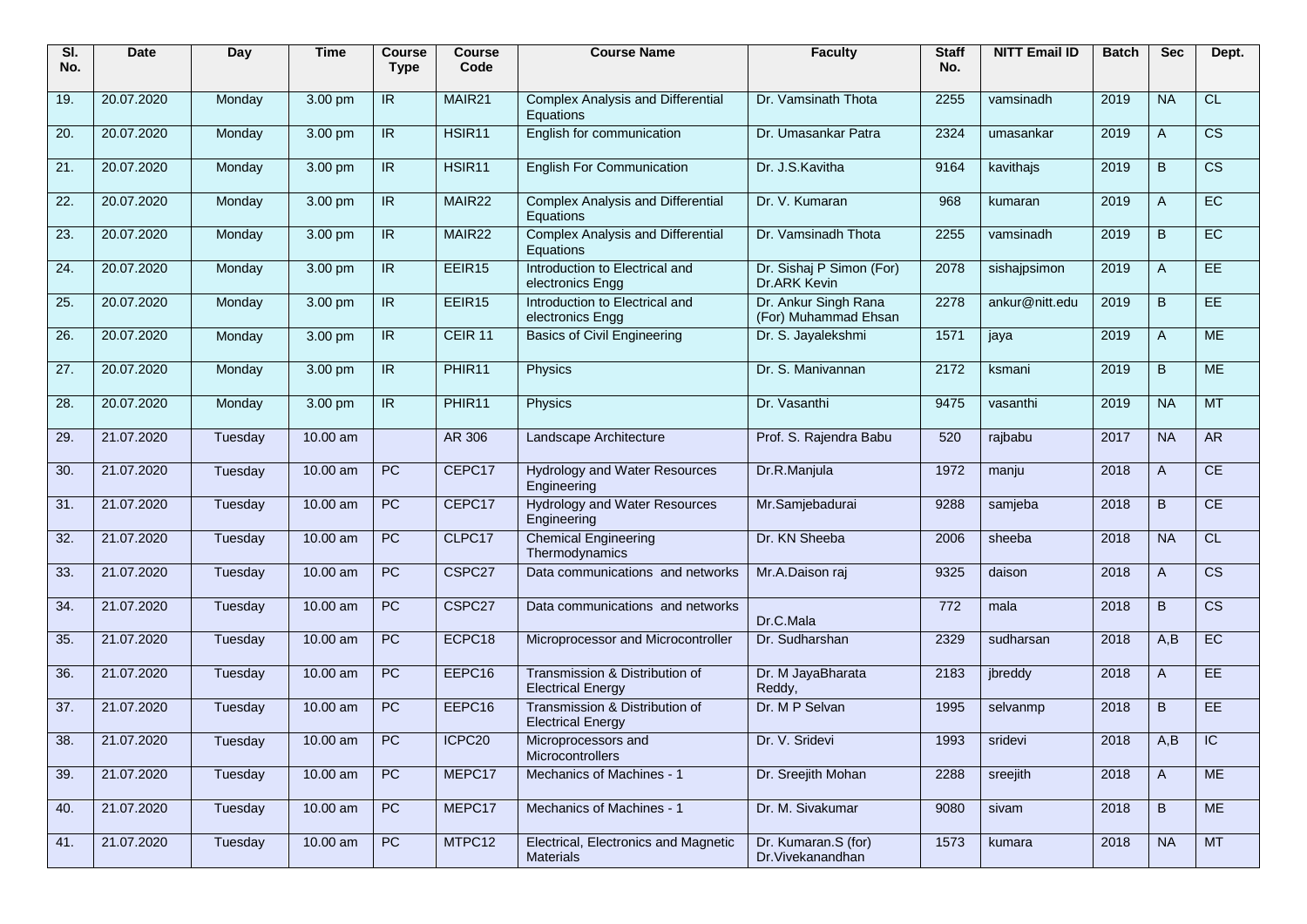| SI.<br>No. | <b>Date</b> | <b>Day</b> | <b>Time</b> | <b>Course</b><br><b>Type</b> | <b>Course</b><br>Code | <b>Course Name</b>                                    | <b>Faculty</b>                                        | <b>Staff</b><br>No. | <b>NITT Email ID</b> | <b>Batch</b> | <b>Sec</b>   | Dept.                  |
|------------|-------------|------------|-------------|------------------------------|-----------------------|-------------------------------------------------------|-------------------------------------------------------|---------------------|----------------------|--------------|--------------|------------------------|
| 42.        | 21.07.2020  | Tuesday    | 10.00 am    | PC                           | PRPC16                | Kinematics and Dynamics of<br><b>Machines</b>         | Dr.Satheeshkumar V (For)<br>Dr.Umar M.                | 2243                | satheeshy            | 2018         | A.B          | PR                     |
| 43.        | 21.07.2020  | Tuesday    | 10.00 am    | PC                           | <b>AR110</b>          | <b>Building Construction and Materials</b>            | Prof. S. Rajendra Babu                                | 520                 | rajbabu              | 2019         | <b>NA</b>    | <b>AR</b>              |
| 44.        | 21.07.2020  | Tuesday    | 3.00 pm     | IR                           | CSIR <sub>12</sub>    | Introduction to Computer<br>Programming               | Dr. Karckey                                           | 9294                | karckey              | 2019         | A            | CE                     |
| 45.        | 21.07.2020  | Tuesday    | 3.00 pm     | IR                           | CSIR <sub>12</sub>    | Introduction to Computer<br>Programming               | Dr. Karckey                                           | 9294                | karckey              | 2019         | B            | CE                     |
| 46.        | 21.07.2020  | Tuesday    | 3.00 pm     | IR                           | HSIR <sub>11</sub>    | <b>English for Communication</b>                      | Dr. V. Sathyaraj                                      | 2142                | sathya               | 2019         | $\mathsf{A}$ | EC                     |
| 47.        | 21.07.2020  | Tuesday    | 3.00 pm     | IR                           | HSIR <sub>11</sub>    | English for Communication                             | Prof. R. Gururaj                                      | 618                 | guru                 | 2019         | B            | EC                     |
| 48.        | 21.07.2020  | Tuesday    | 3.00 pm     | IR                           | HSIR <sub>11</sub>    | English for communication                             | Dr.P.Joseph                                           | 2175                | joseph               | 2019         | $\mathsf{A}$ | EE.                    |
| 49.        | 21.07.2020  | Tuesday    | 3.00 pm     | IR                           | HSIR <sub>11</sub>    | English for communication                             | Prof.Gururaj                                          | 618                 | guru                 | 2019         | B            | EE                     |
| 50.        | 21.07.2020  | Tuesday    | 3.00 pm     | IR                           | CHIR11                | Chemistry                                             | Dr.Baby Viswambaran                                   | 2311                | babyv                | 2019         | $\mathsf{A}$ | $\overline{C}$         |
| 51.        | 21.07.2020  | Tuesday    | 3.00 pm     | IR                           | CHIR11                | Chemistry                                             | Dr.Deepa Oberoi.                                      | 9502                | doberoi              | 2019         | B            | IC.                    |
| 52.        | 21.07.2020  | Tuesday    | 3.00 pm     | IR                           | CSIR12                | Introduction to computer<br>programming               | Dr. Kumaran P                                         | 9468                | pkumaran             | 2019         | A            | <b>ME</b>              |
| 53.        | 21.07.2020  | Tuesday    | 3.00 pm     | IR                           | CSIR <sub>12</sub>    | <b>Introduction to Computer</b><br>Programming        | Dr. Kumaran P                                         | 9468                | pkumaran             | 2019         | B            | <b>ME</b>              |
| 54.        | 21.07.2020  | Tuesday    | 3.00 pm     | IR                           | MAIR21                | <b>Complex Analysis And Differential</b><br>Equations | Dr.Jayaraman                                          | 2257                | jeyaraman            | 2019         | $\mathsf{A}$ | PR                     |
| 55.        | 21.07.2020  | Tuesday    | 3.00 pm     | IR                           | PHIR <sub>11</sub>    | <b>Physics</b>                                        | Dr. J. Hemalatha                                      | 1976                | hemalatha            | 2019         | B            | PR                     |
| 56.        | 22.07.2020  | Wednesday  | 10.00 am    | PC                           | AR 304                | <b>Estimation and Specification</b>                   | Dr. P. Gopalakrishnan<br>(For)<br>Mr. Peter Kanagaraj | 1436                | gopal                | 2017         | <b>NA</b>    | AR                     |
| 57.        | 22.07.2020  | Wednesday  | 10.00 am    | PC                           | CEPC16                | <b>Mechanics of Solids</b>                            | Dr.P.Jeyabalan                                        | 692                 | pjeya                | 2018         | A            | CE                     |
| 58.        | 22.07.2020  | Wednesday  | 10.00 am    | <b>PC</b>                    | CEPC16                | <b>Mechanics of Solids</b>                            | Dr.P.A. Krishnan                                      | 693                 | pak                  | 2018         | B            | CE                     |
| 59.        | 22.07.2020  | Wednesday  | 10.00 am    | <b>PC</b>                    | CLPC18                | Particulate Science and Technology                    | Dr. J. Sarat Chandra<br>Babu                          | 744                 | sarat                | 2018         | <b>NA</b>    | CL                     |
| 60.        | 22.07.2020  | Wednesday  | 10.00 am    | PC                           | CSPC <sub>28</sub>    | Automata and formal languages                         | Dr.R.Leela velusamy                                   | 824                 | leela                | 2018         | A            | $\overline{\text{cs}}$ |
| 61.        | 22.07.2020  | Wednesday  | 10.00 am    | PC                           | CSPC28                | Automata and formal languages                         | Dr.Rajeswari sridhar                                  | 2253                | srajeswari           | 2018         | B            | $\overline{\text{CS}}$ |
| 62.        | 22.07.2020  | Wednesday  | 10.00 am    | PC                           | ECPC16                | <b>Transmission Lines and</b><br>Waveguides           | Dr.V.Sudha                                            | 2110                | vsudha               | 2018         | A            | EC                     |
| 63.        | 22.07.2020  | Wednesday  | $10.00$ am  | PC                           | ECPC16                | Transmission Lines and<br>Waveguides                  | Dr. R. Paandeeswari                                   | 2102                | rpands               | 2018         | B            | EC                     |
| 64.        | 22.07.2020  | Wednesday  | 10.00 am    | PC                           | EEPC19                | Networks and Linear Systems                           | Dr. Karthik Thirumala                                 | 2225                | thirumala            | 2018         | A, B         | EE                     |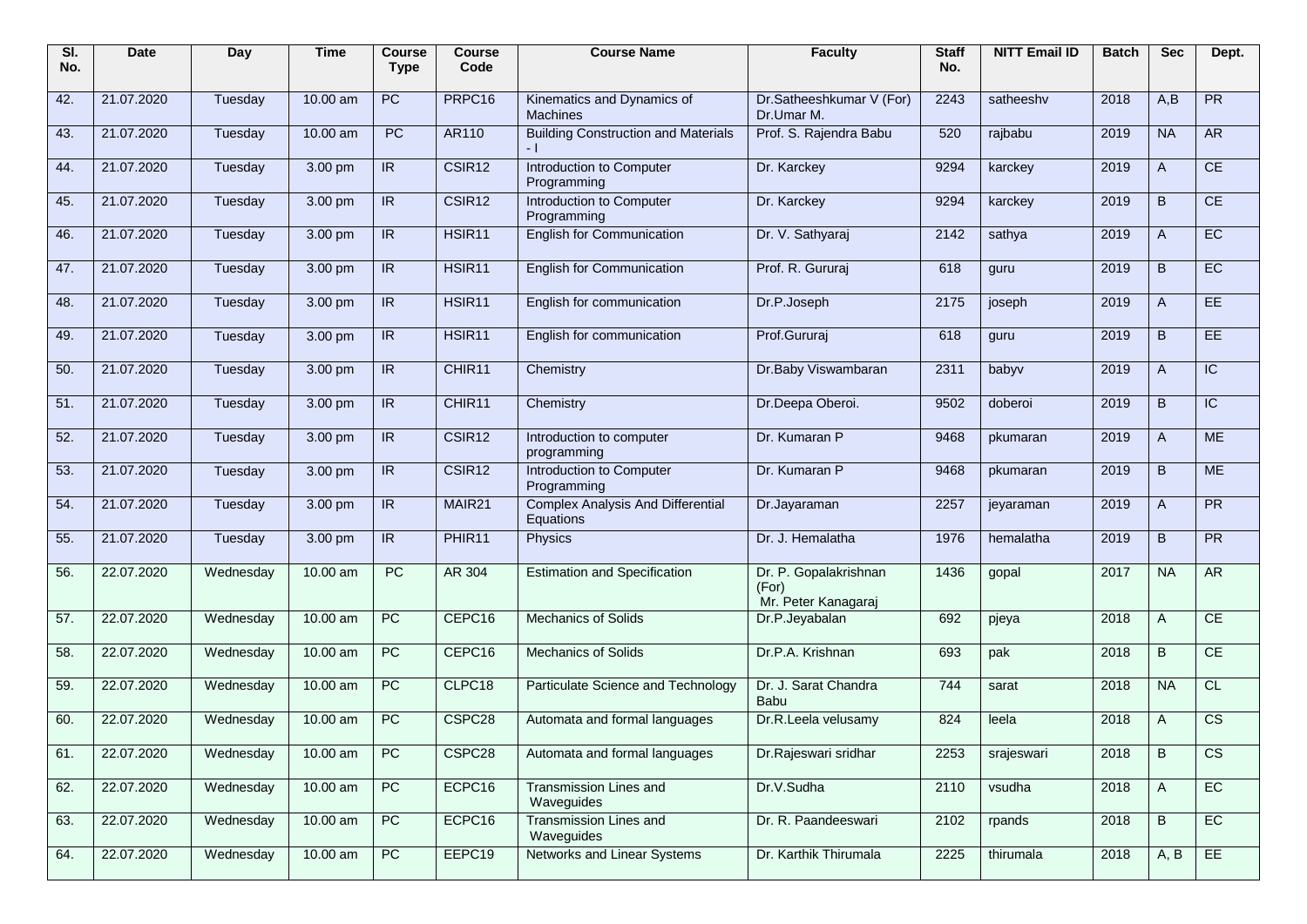| SI.<br>No. | <b>Date</b> | <b>Day</b> | <b>Time</b> | Course<br><b>Type</b>    | <b>Course</b><br>Code | <b>Course Name</b>                           | <b>Faculty</b>                                     | <b>Staff</b><br>No. | <b>NITT Email ID</b> | <b>Batch</b> | <b>Sec</b>     | Dept.                  |
|------------|-------------|------------|-------------|--------------------------|-----------------------|----------------------------------------------|----------------------------------------------------|---------------------|----------------------|--------------|----------------|------------------------|
| 65.        | 22.07.2020  | Wednesday  | 10.00 am    | IR.                      | MAIR-43               | <b>Numerical Methods</b>                     | Dr. I. Jeyaraman (For)<br>Dr. Purushottaman        | 2257                | jeyaraman            | 2018         | A.B            | $\overline{C}$         |
| 66.        | 22.07.2020  | Wednesday  | 10.00 am    | IR.                      | MAIR41                | <b>Numerical Techniques</b>                  | Dr. V. Dinakar                                     | 9466                | dinakarv             | 2018         | A,B            | ME                     |
| 67.        | 22.07.2020  | Wednesday  | 10.00 am    | $\overline{PC}$          | AR106                 | <b>Mechanics of Solids</b>                   | Dr. L. Saikala                                     | 746                 | saikala              | 2019         | <b>NA</b>      | <b>AR</b>              |
| 68.        | 22.07.2020  | Wednesday  | 3.00 pm     | $\overline{PC}$          | <b>AR 204</b>         | Concrete Technology                          | Dr. P. Gopalakrishnan<br>(For) Mr. Peter Kanagaraj | 1436                | gopal                | 2018         | <b>NA</b>      | <b>AR</b>              |
| 69.        | 23.07.2020  | Thursday   | 10.00 am    | PC                       | AR404                 | <b>Energy Efficient Buildings</b>            | Prof. Amalan Kaushik S                             | 2227                | kaushik              | 2016         | <b>NA</b>      | <b>AR</b>              |
| 70.        | 23.07.2020  | Thursday   | 10.00 am    | PE                       | AR352                 | Vernacular architecture                      | Prof. G. Sangeetha<br>(For) Dr. Jayasudha          | 1434                | gsangs               | 2017         | <b>NA</b>      | <b>AR</b>              |
| 71.        | 23.07.2020  | Thursday   | 10.00 am    | $\overline{\mathbb{R}}$  | MAIR41                | <b>Numerical Techniques</b>                  | Dr.Sai Krishnan (For)<br>Dr.Tamilselvan            | 2179                | psai                 | 2018         | A              | CE                     |
| 72.        | 23.07.2020  | Thursday   | 10.00 am    | IR                       | MAIR41                | <b>Numerical Techniques</b>                  | Dr.Sai Krishnan (For)<br>Dr.Tamilselvan            | 2179                | psai                 | 2018         | B              | CE                     |
| 73.        | 23.07.2020  | Thursday   | 10.00 am    | $\overline{\mathsf{IR}}$ | HSIR <sub>14</sub>    | <b>Professional Ethics</b>                   | Dr. Karthika KV                                    | 2299                | vkkarthika           | 2018         | <b>NA</b>      | CL                     |
| 74.        | 23.07.2020  | Thursdav   | 10.00 am    | PC                       | CSPC <sub>29</sub>    | Introduction to algorithms                   | Dr.K. Viswanathan Iyer                             | 798                 | kvi                  | 2018         | A              | $\overline{\text{cs}}$ |
| 75.        | 23.07.2020  | Thursday   | 10.00 am    | PC                       | CSPC <sub>29</sub>    | Introduction to algorithms                   | Dr.R.Mohan                                         | 2007                | rmohan               | 2018         | B              | $\overline{\text{cs}}$ |
| 76.        | 23.07.2020  | Thursday   | 10.00 am    | IR                       | MAIR45                | Probability Theory and Random<br>Processes   | Dr. N. Prakash                                     | 2231                | prakashn             | 2018         | A,B            | EC                     |
| 77.        | 23.07.2020  | Thursday   | 10.00 am    | $\overline{\mathbb{R}}$  | MAIR42                | Numerical Methods for Electrical<br>Engineer | Dr. Kamalika Roy                                   | 9467                | kamalikaroy          | 2018         | A, B           | EE                     |
| 78.        | 23.07.2020  | Thursday   | 10.00 am    | PC                       | ICPC17                | Industrial Instrumentation                   | Dr. G. Uma                                         | 1446                | guma                 | 2018         | A              | $\overline{IC}$        |
| 79.        | 23.07.2020  | Thursday   | 10.00 am    | PC                       | ICPC17                | Industrial Instrumentation                   | Dr. M. Umapathy                                    | 1120                | umapathy             | 2018         | B              | $\overline{IC}$        |
| 80.        | 23.07.2020  | Thursday   | 10.00 am    | PC                       | MEPC27                | CAD & Drafting                               | Dr. Nanda Naik Korra                               | 2155                | naik                 | 2018         | A, B           | <b>ME</b>              |
| 81.        | 23.07.2020  | Thursday   | 10.00 am    | $\overline{R}$           | MAIR41                | <b>Numerical Techniques</b>                  | T.N.Janakiraman                                    | 967                 | janaki               | 2018         | <b>NA</b>      | <b>MT</b>              |
| 82.        | 23.07.2020  | Thursday   | 10.00 am    | PC                       | PRPC17                | <b>Forming Technology</b>                    | Dr.C.Sathiya Narayanan                             | 1970                | csathiya             | 2018         | A,B            | PR                     |
| 83.        | 23.07.2020  | Thursday   | 3.00 pm     | IR                       | PHIR11                | Physics                                      | Dr.M.Dhavamurthy                                   | 9285                | dhavam               | 2019         | <b>NA</b>      | CL                     |
| 84.        | 23.07.2020  | Thursday   | 3.00 pm     | $\overline{\mathsf{IR}}$ | CHIR11                | Chemistry                                    | Dr. Jothi Lakshmi<br>Nallasivam                    | 2303 jothi          |                      | 2019         | $\overline{A}$ | $\overline{\text{CS}}$ |
| 85.        | 23.07.2020  | Thursday   | 3.00 pm     | IR                       | CHIR11                | Chemistry                                    | Dr. Sarthak Mandal                                 | 2261                | smandal              | 2019         | B              | $\overline{\text{CS}}$ |
| 86.        | 23.07.2020  | Thursday   | 3.00 pm     | $\overline{\mathbb{R}}$  | ECIR15                | <b>Branch Specific Course</b>                | Dr.P. Maheshwaran                                  | 2306                | mahes                | 2019         | A              | EC                     |
| 87.        | 23.07.2020  | Thursday   | 3.00 pm     | $\overline{\mathsf{IR}}$ | ECIR15                | <b>Branch Specific Course</b>                | Dr. P. Sudharshan                                  | 2329                | sudharsan            | 2019         | B              | EC                     |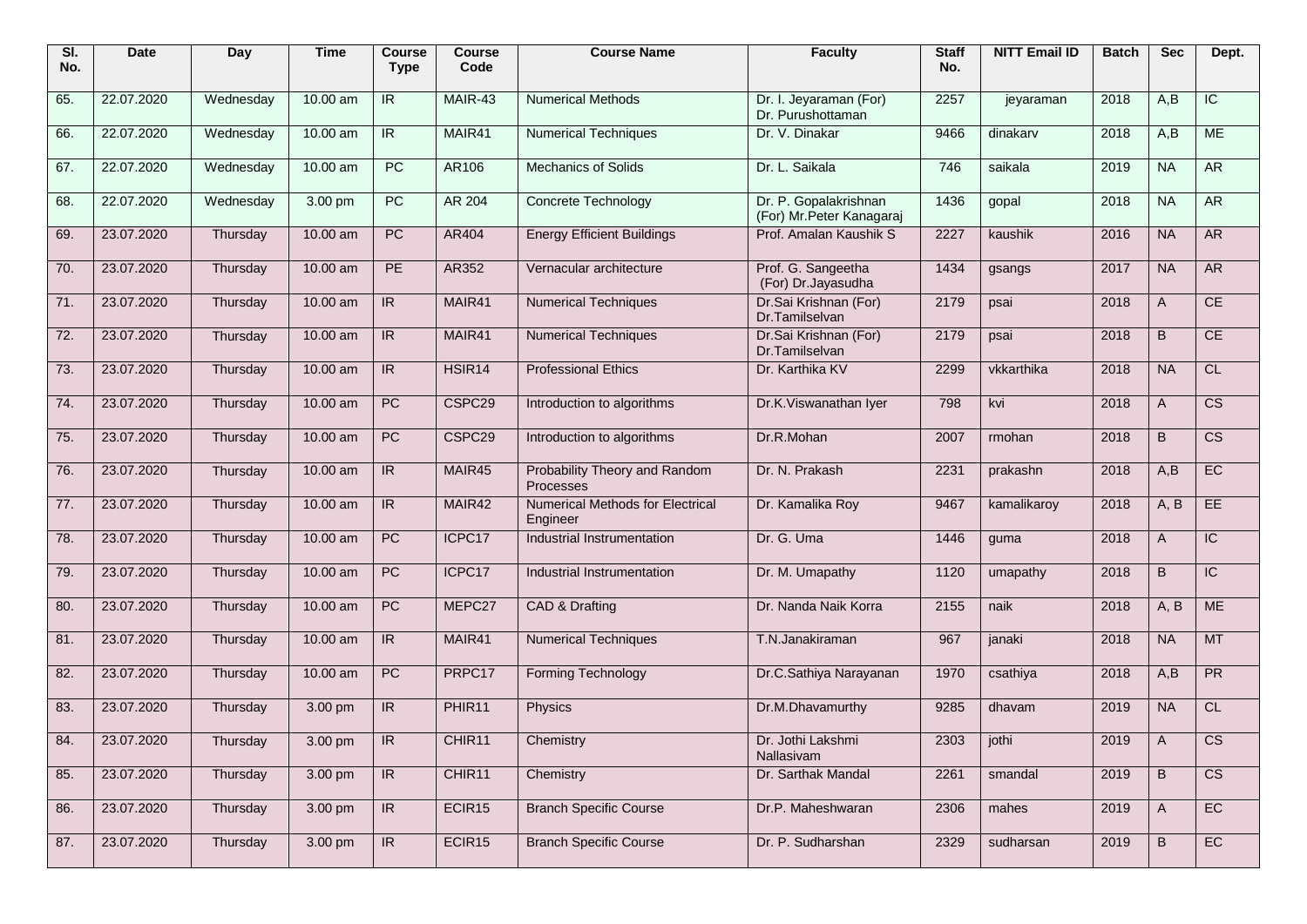| SI.<br>No. | <b>Date</b> | Day      | <b>Time</b> | <b>Course</b><br><b>Type</b> | <b>Course</b><br>Code | <b>Course Name</b>                                                        | <b>Faculty</b>         | <b>Staff</b><br>No. | <b>NITT Email ID</b> | <b>Batch</b> | <b>Sec</b>   | Dept.                  |
|------------|-------------|----------|-------------|------------------------------|-----------------------|---------------------------------------------------------------------------|------------------------|---------------------|----------------------|--------------|--------------|------------------------|
| 88.        | 23.07.2020  | Thursday | 3.00 pm     | IR                           | MAIR22                | Complex analysis and differential<br>equations                            | Dr.Shanthi V           | 2124                | vshanthi             | 2019         | A            | EE.                    |
| 89.        | 23.07.2020  | Thursday | 3.00 pm     | IR                           | MAIR22                | Complex analysis and differential<br>equations                            | Dr.Shanthi V           | 2124                | vshanthi             | 2019         | B            | EE                     |
| 90.        | 23.07.2020  | Thursday | 3.00 pm     | IR                           | ICIR11                | Introduction to Instrumentation and<br><b>Control Systems Engineering</b> | Dr. Umapathy. M        | 1120                | umapathy             | 2019         | A            | $\overline{IC}$        |
| 91.        | 23.07.2020  | Thursday | 3.00 pm     | IR                           | ICIR11                | Introduction to Instrumentation and<br><b>Control Systems Engineering</b> | Dr. Umapathy. M        | 1120                | umapathy             | 2019         | B            | $\overline{C}$         |
| 92.        | 23.07.2020  | Thursday | 3.00 pm     | IR                           | MAIR <sub>21</sub>    | <b>Complex Analysis and Differential</b><br>Equations                     | Dr. Savitha P          | 9471                | savitha              | 2019         | A            | <b>ME</b>              |
| 93.        | 23.07.2020  | Thursday | 3.00 pm     | IR                           | MAIR21                | <b>Complex Analysis and Differential</b><br>Equations                     | Dr. Prakash N          | 2231                | prakashn             | 2019         | B            | <b>ME</b>              |
| 94.        | 23.07.2020  | Thursday | 3.00 pm     | IR                           | MAIR 21               | Complex analysis and Differential<br>Equations                            | Dr. Savitha            | 9471                | savitha              | 2019         | <b>NA</b>    | <b>MT</b>              |
| 95.        | 23.07.2020  | Thursday | 3.00 pm     | IR                           | CSIR12                | Introduction To Computer<br>Programming                                   | Dr.Janet               | 2000                | janet                | 2019         | A            | PR                     |
| 96.        | 23.07.2020  | Thursday | 3.00 pm     | IR                           | MAIR <sub>21</sub>    | <b>Complex Analysis And Differential</b><br>Equations                     | Dr. Jitraj Saha        | 2238                | jitraj               | 2019         | B            | PR                     |
| 97.        | 24.07.2020  | Friday   | 10.00 am    | <b>PC</b>                    | AR408                 | <b>Urban Design</b>                                                       | Dr. P. Gopalakrishnan  | 1436                | gopal                | 2016         | <b>NA</b>    | <b>AR</b>              |
| 98.        | 24.07.2020  | Friday   | 10.00 am    | <b>PC</b>                    | CEPC19                | <b>Geotechnical Engineering-I</b>                                         | Dr.K.Muthukumaran      | 2022                | kmk                  | 2018         | $\mathsf{A}$ | CE                     |
| 99.        | 24.07.2020  | Friday   | 10.00 am    | <b>PC</b>                    | CEPC19                | <b>Geotechnical Engineering-I</b>                                         | Dr. Jeevan Joseph      | 2241                | jeevan               | 2018         | B            | CE                     |
| 100.       | 24.07.2020  | Friday   | 10.00 am    | IR                           | MAIR 41               | <b>Numerical Techniques</b>                                               | Dr. Ponnalagusamy      | 564                 | rpalagu              | 2018         | <b>NA</b>    | <b>CL</b>              |
| 101.       | 24.07.2020  | Friday   | 10.00 am    | IR                           | MAIR44                | Principles of operations research                                         | Dr. I. Jeyaraman       | 2257                | jeyaraman            | 2018         | $\mathsf{A}$ | $\overline{\text{cs}}$ |
| 102.       | 24.07.2020  | Friday   | 10.00 am    | IR                           | MAIR44                | Principles of operations research                                         | Dr.Jitraj saha         | 2238                | jitraj               | 2018         | B            | $\overline{\text{CS}}$ |
| 103.       | 24.07.2020  | Friday   | 10.00 am    | <b>PC</b>                    | ECPC17                | <b>Electronic Circuits</b>                                                | Dr. R. Malmathanraj    | 2133                | rmathan              | 2018         | A,B          | EC                     |
| 104.       | 24.07.2020  | Friday   | 10.00 am    | <b>PC</b>                    | EEPC14                | <b>Analog Electronics Circuit</b>                                         | Dr. N. Ammasai Gounden | 37                  | ammas                | 2018         | A, B         | EE                     |
| 105.       | 24.07.2020  | Friday   | 10.00 am    | <b>PC</b>                    | ICPC-18               | <b>Analog Signal Processing</b>                                           | Dr. S. Narayanan       | 2115                | narayanan            | 2018         | A            | $\overline{C}$         |
| 106.       | 24.07.2020  | Friday   | $10.00$ am  | PC                           | ICPC18                | <b>Analog Signal Processing</b>                                           | Dr. Geetha C           | 2228                | geethac              | 2018         | B            | $\overline{C}$         |
| 107.       | 24.07.2020  | Friday   | $10.00$ am  | PC                           | MEPC13                | Appl. Elect. and Elect. Engg                                              | Dr. Sreenu Sreekumar   | 9485                | sreenu               | 2018         | A, B         | <b>ME</b>              |
| 108.       | 24.07.2020  | Friday   | 3.00 pm     | PC                           | AR 202                | <b>Climate Responsive Architecture</b>                                    | Dr. T. Srinivas        | 535                 | srivas               | 2018         | <b>NA</b>    | <b>AR</b>              |
| 109.       | 24.07.2020  | Friday   | 3.00 pm     | IR                           | ENIR11                | <b>Energy and Environmental</b><br>Engineering                            | Dr. Godwin Glivin      | 9483                | godwin               | 2019         | A            | CE                     |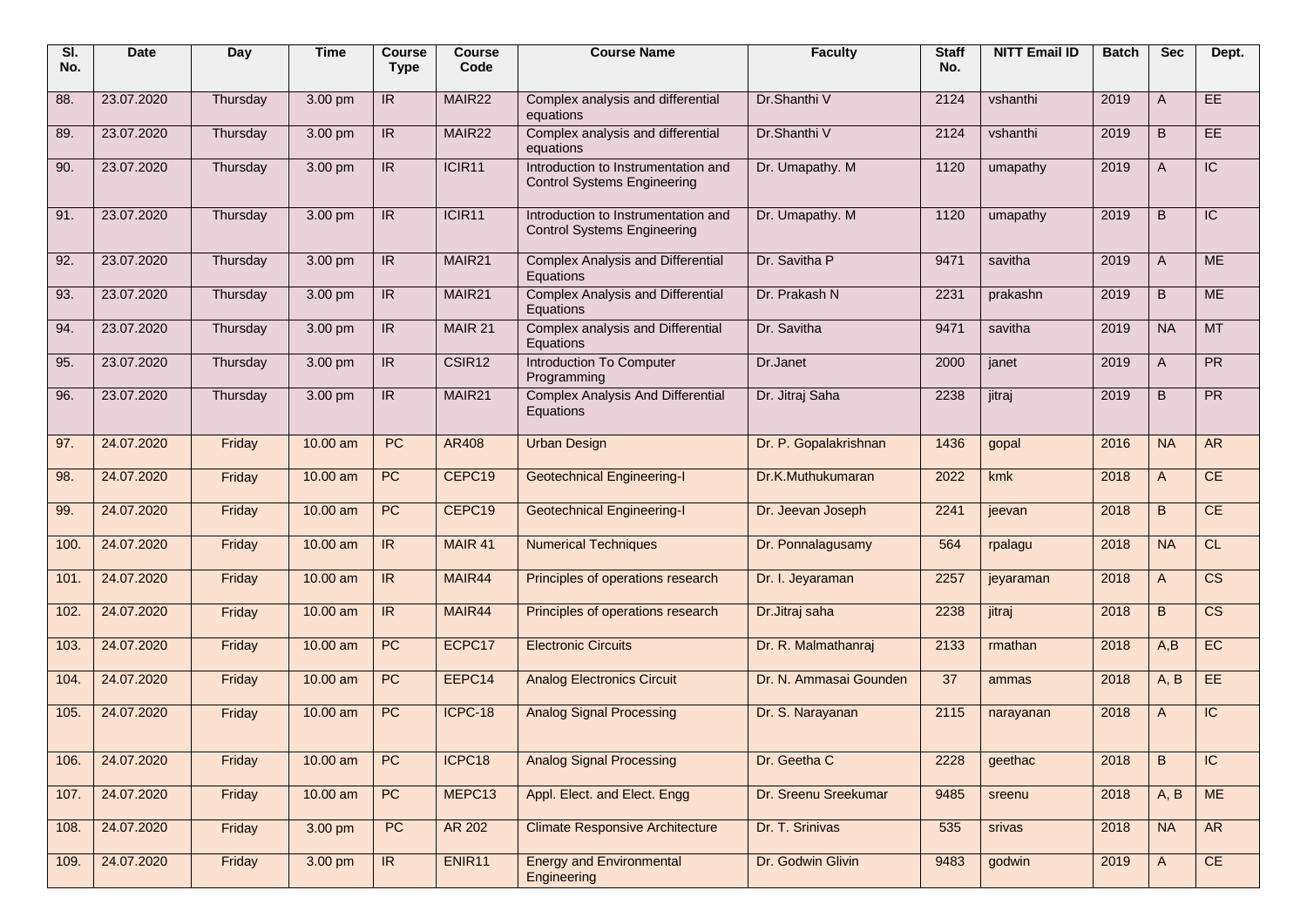| SI.<br>No. | <b>Date</b> | Day      | <b>Time</b> | <b>Course</b><br><b>Type</b> | <b>Course</b><br>Code | <b>Course Name</b>                             | <b>Faculty</b>                         | <b>Staff</b><br>No. | <b>NITT Email ID</b> | <b>Batch</b> | <b>Sec</b>   | Dept.           |
|------------|-------------|----------|-------------|------------------------------|-----------------------|------------------------------------------------|----------------------------------------|---------------------|----------------------|--------------|--------------|-----------------|
| 110.       | 24.07.2020  | Friday   | 3.00 pm     | IR.                          | ENIR11                | <b>Energy and Environmental</b><br>Engineering | Dr. Kalaiselvan N                      | 9480                | kalaiselvan          | 2019         | B            | CE              |
| 111.       | 24.07.2020  | Friday   | 3.00 pm     | $\overline{\mathsf{IR}}$     | ENIR <sub>11</sub>    | <b>Energy and Environmental</b><br>Engineering | Dr. Godwin Glivin                      | 9483                | godwin               | 2019         | <b>NA</b>    | CL              |
| 112.       | 24.07.2020  | Friday   | 3.00 pm     | IR                           | HSIR <sub>11</sub>    | English for communication                      | Dr.Sathyaraj                           | 2142                | sathya               | 2019         | $\mathsf{A}$ | $\overline{IC}$ |
| 113.       | 24.07.2020  | Friday   | 3.00 pm     | $\overline{R}$               | HSIR <sub>11</sub>    | <b>English for Communication</b>               | Dr.Nisha                               | 2325                | nishav               | 2019         | B            | $\overline{C}$  |
| 114.       | 24.07.2020  | Friday   | 3.00 pm     | $\overline{\mathsf{IR}}$     | ENIR <sub>11</sub>    | <b>Energy and Environmental</b><br>Engineering | Dr. Godwin Glivin                      | 9483                | godwin               | 2019         | $\mathsf{A}$ | <b>ME</b>       |
| 115.       | 24.07.2020  | Friday   | 3.00 pm     | IR                           | ENIR <sub>11</sub>    | <b>Energy and Environmental</b><br>Engineering | Dr. Kalaiselvan N                      | 9480                | kalaiselvan          | 2019         | B            | <b>ME</b>       |
| 116.       | 24.07.2020  | Friday   | 3.00 pm     | $\overline{\mathsf{IR}}$     | ENIR <sub>11</sub>    | <b>Energy and Environmental</b><br>Engineering | Dr. N. Kalaiselvan                     | 9480                | kalaiselvan          | 2019         | <b>NA</b>    | <b>MT</b>       |
| 117.       | 24.07.2020  | Friday   | 3.00 pm     | IR                           | ENIR <sub>11</sub>    | <b>Energy and Environmental</b><br>Engineering | Dr. Godwin Glivin                      | 9483                | godwin               | 2019         | $\mathsf{A}$ | PR              |
| 118.       | 24.07.2020  | Friday   | 3.00 pm     | $\overline{\mathsf{IR}}$     | ENIR <sub>11</sub>    | <b>Energy And Environmental</b><br>Engineering | Dr. Kalaiselvan N                      | 9480                | kalaiselvan          | 2019         | B            | PR              |
| 119.       | 25.07.2020  | Saturday | 10.00 am    | PE                           | CEPE10                | Construction Techniques and<br>Equipments      | Dr.J.Karthikeyan                       | 2190                | ik                   | 2018         | A, B         | CE              |
| 120.       | 25.07.2020  | Saturday | 10.00 am    | PE                           | EEPE13                | <b>Fuzzy System and GA</b>                     | Dr. Sishaj P Simon                     | 2078                | sishajpsimon         | 2018         | A, B         | EE              |
| 121.       | 25.07.2020  | Saturday | 10.00 am    | <b>PC</b>                    | MTPC17                | <b>Transport Phenomenon</b>                    | V.Karthik                              | 2263                | karthikv             | 2018         | <b>NA</b>    | MT              |
| 122.       | 25.07.2020  | Saturday | 10.00 am    | IR                           | MAIR47                | <b>Probability and Statistics</b>              | Dr.Satheeshkumar V (For)<br>Dr.Saral L | 2243                | satheeshv            | 2018         | A,B          | PR              |
| 123.       | 27.07.2020  | Monday   | 10.00 am    | <b>PC</b>                    | AR402                 | <b>Building Structural System</b>              | Dr. L. Saikala                         | 746                 | saikala              | 2016         | <b>NA</b>    | <b>AR</b>       |
| 124.       | 27.07.2020  | Monday   | 10.00 am    | <b>PC</b>                    | AR308                 | Building construction and materials            | Dr. K. Thirumaran                      | 731                 | Ktm                  | 2017         | <b>NA</b>    | AR              |
| 125.       | 27.07.2020  | Monday   | 10.00 am    | PE                           | CEPE13                | <b>Construction Management</b>                 | Dr.K.Nandhini                          | 9486                | knandhini            | 2018         | A&B          | CE              |
| 126.       | 27.07.2020  | Monday   | 10.00 am    | PE                           | CLPE13                | Polymer Science and Technology                 | Dr. Sourav Poddar                      | 9473                | spoddar              | 2018         | <b>NA</b>    | CL              |
| 127.       | 27.07.2020  | Monday   | 10.00 am    | PE                           | CLPE15                | Nano Technology                                | Dr. T. Siva Shankar                    | 2162                | ssankar              | 2018         | <b>NA</b>    | CL              |
| 128.       | 27.07.2020  | Monday   | 10.00 am    | $\overline{PE}$              | ECPE23                | Computer Architecture and<br>Organization      | Dr. Ashish Patil                       | 9508                | ashish               | 2018         | A.B          | EC              |
| 129.       | 27.07.2020  | Monday   | 10.00 am    | PE                           | EEPE14                | <b>Industrial Automation</b>                   | Mr. Rakesh Kumar                       | 9487                | arakesh              | 2018         | A, B         | FE              |
| 130.       | 27.07.2020  | Monday   | 10.00 am    | PE                           | MEPE14                | <b>Biofuels</b>                                | Dr. S. Vedharaj                        | 2233                | vedha                | 2018         | A, B         | ME              |
| 131.       | 27.07.2020  | Monday   | 10.00 am    | PE                           | MEPE22                | MEMS Devices - Design and Fab.                 | Dr. M. Vignesh Kumar                   | 9494                | mvignesh             | 2018         | A, B         | ME              |
| 132.       | 27.07.2020  | Monday   | 10.00 am    | PC                           | MTPC 18               | Phase Transformation and Heat<br>treatment     | S.Kumaran                              | 1573                | kumara               | 2018         | <b>NA</b>    | MT              |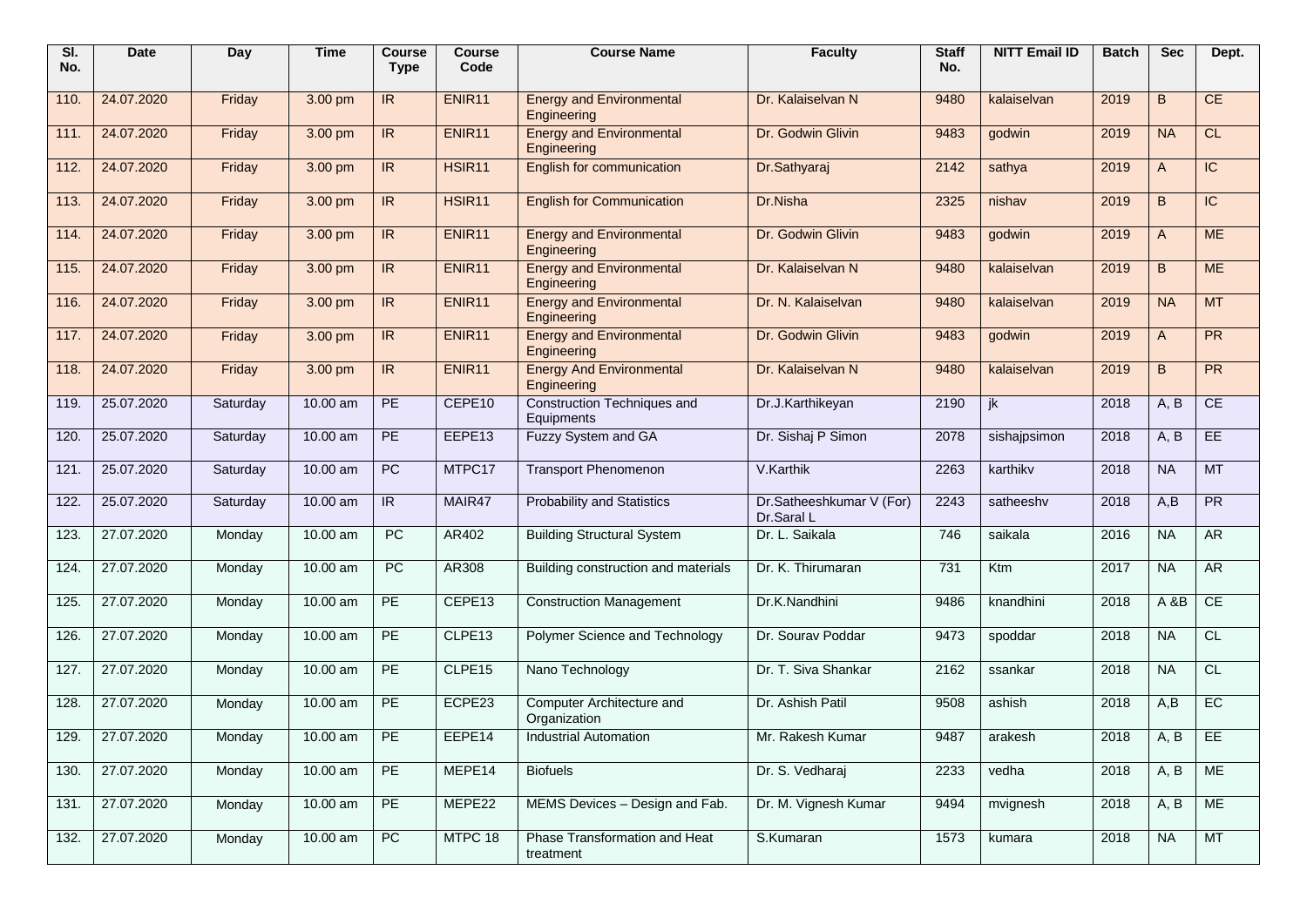| SI.<br>No. | Date            | Day     | <b>Time</b> | <b>Course</b><br><b>Type</b> | <b>Course</b><br>Code | <b>Course Name</b>                                          | <b>Faculty</b>                                  | <b>Staff</b><br>No. | <b>NITT Email ID</b> | <b>Batch</b> | <b>Sec</b> | Dept.                  |
|------------|-----------------|---------|-------------|------------------------------|-----------------------|-------------------------------------------------------------|-------------------------------------------------|---------------------|----------------------|--------------|------------|------------------------|
| 133.       | 27.07.2020      | Monday  | 10.00 am    | PC                           | PRPC18                | Metrology (Theory&Lab.)                                     | Dr.V.Anandakrishnan                             | 2159                | krishna              | 2018         | Α          | $\overline{PR}$        |
| 134.       | 27.07.2020      | Monday  | 10.00 am    | PC                           | PRPC18                | Metrology (Theory&Lab.)                                     | Dr.D.Lenin Singaravelu                          | 2174                | dlenin               | 2018         | B          | PR                     |
| 135.       | 27.07.2020      | Monday  | $10.00$ am  | PC                           | AR104                 | History of Architecture-II                                  | Prof. G. Sangeetha                              | 1434                | gsangs               | 2019         | <b>NA</b>  | <b>AR</b>              |
| 136.       | 27.07.2020      | Monday  | 3.00 pm     | PC                           | AR 210                | <b>Building Construction and Materials</b><br>Ш             | Prof. Wilson Fredrick                           | 471                 | wilson               | 2018         | <b>NA</b>  | <b>AR</b>              |
| 137.       | 27.07.2020      | Monday  | 3.00 pm     | IR.                          | MAIR21                | <b>Complex Analysis and Differential</b><br>Equations       | Dr. Tamil Selvi                                 | 1195                | tamil                | 2019         | Α          | CE                     |
| 138.       | 27.07.2020      | Monday  | 3.00 pm     | IR.                          | MAIR <sub>21</sub>    | <b>Complex Analysis and Differential</b><br>Equations       | Dr. Tamil Selvi                                 | 1195                | tamil                | 2019         | B          | CE                     |
| 139.       | 27.07.2020      | Monday  | 3.00 pm     | IR                           | CSIR <sub>12</sub>    | Introduction to Computer<br>Programming                     | Dr.Balaji Ganesh                                | 9497                | rbalaji              | 2019         | <b>NA</b>  | CL                     |
| 140.       | 27.07.2020      | Monday  | 3.00 pm     | IR                           | MAIR22                | Complex analysis and differential<br>equations              | Prof. V. Ravichandran                           | 2244                | ravic                | 2019         | A          | $\overline{\text{cs}}$ |
| 141.       | 27.07.2020      | Monday  | 3.00 pm     | IR                           | MAIR22                | <b>Complex Analysis And Differential</b><br>Equations       | Dr. Purusothaman                                | 9307                | purusoth             | 2019         | B          | $\overline{\text{cs}}$ |
| 142.       | 27.07.2020      | Monday  | 3.00 pm     | IR                           | CHIR <sub>11</sub>    | Chemistry                                                   | Dr. V. M. Biju,                                 | 1989                | vmbiju               | 2019         | Α          | EC                     |
| 143.       | 27.07.2020      | Monday  | 3.00 pm     | IR.                          | CHIR11                | Chemistry                                                   | Dr. Sunandan Sarkar,                            | 2237                | ssarkar              | 2019         | B          | EC                     |
| 144.       | 27.07.2020      | Monday  | 3.00 pm     | $\overline{\mathbb{R}}$      | CHIR11                | Chemistry                                                   | Dr.Karvembu                                     | 1988                | kar                  | 2019         | Α          | <b>EE</b>              |
| 145.       | 27.07.2020      | Monday  | 3.00 pm     | IR                           | CHIR11                | Chemistry                                                   | Dr.karthik                                      | 9472                | karthikm             | 2019         | B          | EE                     |
| 146.       | 27.07.2020      | Monday  | 3.00 pm     | $\overline{\mathsf{IR}}$     | MAIR22                | Complex analysis and Differential<br>Equations              | Dr.Sai Krishnan                                 | 2179                | psai                 | 2019         | A          | $\overline{C}$         |
| 147.       | 27.07.2020      | Monday  | 3.00 pm     | IR                           | MAIR22                | <b>Complex Analysis and Differential</b><br>Equations       | Dr.P.Saikrishnan                                | 2179                | psai                 | 2019         | B          | $\overline{C}$         |
| 148.       | 27.07.2020      | Monday  | 3.00 pm     | IR.                          | CEIR11                | <b>Basics of Civil Engineering</b>                          | Dr. Anjuna                                      | 9013                | anjuna               | 2019         | B          | <b>ME</b>              |
| 149.       | 27.07.2020      | Monday  | 3.00 pm     | IR                           | CSIR <sub>12</sub>    | Introduction to Computer Prog. And<br>Lab                   | Dr. P. Chitra                                   | 9496                | chitrap              | 2019         | <b>NA</b>  | <b>MT</b>              |
| 150.       | 27.07.2020      | Monday  | 3.00 pm     | IR                           | PHIR11                | Physics                                                     | Dr.Giridharan                                   | 2135                | giri                 | 2019         | A          | <b>PR</b>              |
| 151.       | 27.07.2020      | Monday  | 3.00 pm     | IR.                          | CSIR12                | Introduction to Computer<br>Programming                     | Dr. Divyalakshmi                                | 9488                | divyak               | 2019         | B          | PR                     |
|            | 152. 28.07.2020 | Tuesday | $10.00$ am  | PC                           | AR406                 | <b>Disaster Resistant Building Design</b><br>and Management | Prof. G. Sangeetha<br>(For) Ar. Parvathy Kartha | 1434                | gsangs               | 2016         | <b>NA</b>  | AR                     |
| 153.       | 28.07.2020      | Tuesday | $10.00$ am  | OE                           | CSOE13                | Web technology                                              | Dr.A.Santhana vijayan                           | 2171                | vijayana             | 2018         |            | All<br>Dept.           |
| 154.       | 28.07.2020      | Tuesday | $10.00$ am  | PE                           | MTPE11                | Ceramic materials                                           | Dr. Kumaran.S (for)<br>R.Mahendran              | 1573                | kumara               | 2018         | <b>NA</b>  | <b>MT</b>              |
| 155.       | 28.07.2020      | Tuesday | $10.00$ am  | PE                           | MTPE14                | <b>Emerging materials</b>                                   | Dr. Kumaran.S (for)<br>Murali,                  | 1573                | kumara               | 2018         | <b>NA</b>  | MT                     |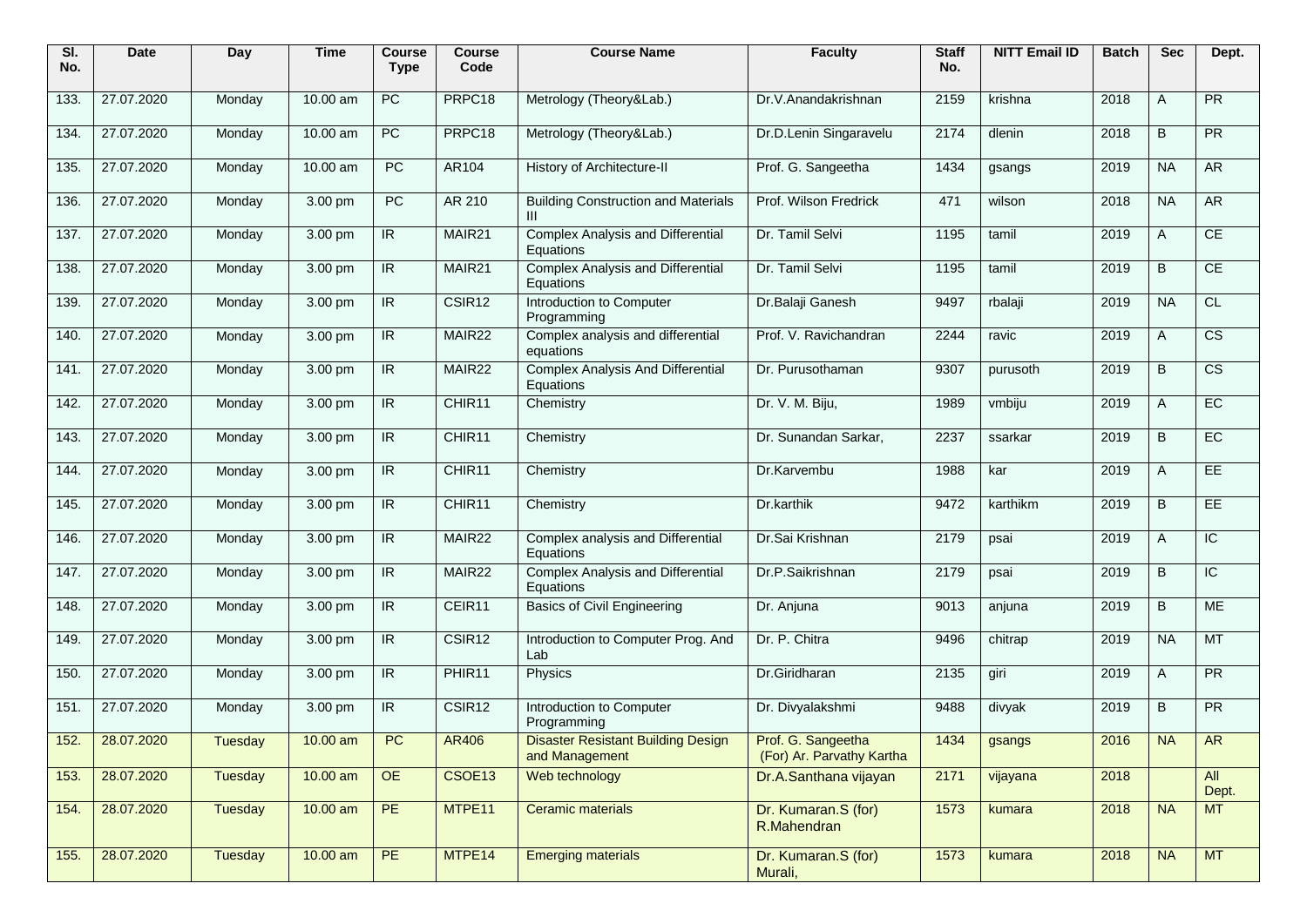| SI.<br>No. | Date       | Day            | <b>Time</b> | <b>Course</b><br><b>Type</b> | <b>Course</b><br>Code | <b>Course Name</b>                                                     | <b>Faculty</b>                               | <b>Staff</b><br>No. | <b>NITT Email ID</b> | <b>Batch</b> | <b>Sec</b>   | Dept.                                  |
|------------|------------|----------------|-------------|------------------------------|-----------------------|------------------------------------------------------------------------|----------------------------------------------|---------------------|----------------------|--------------|--------------|----------------------------------------|
| 156.       | 28.07.2020 | Tuesday        | 10.00 am    | PC                           | <b>AR102</b>          | <b>Computer Applications in</b><br>Architecture                        | Prof. Amalan Kaushik S                       | 2227                | kaushik              | 2019         | <b>NA</b>    | <b>AR</b>                              |
| 157.       | 28.07.2020 | Tuesday        | 3.00 pm     | IR                           | CEIR11                | <b>Basics of Civil Engineering</b>                                     | Dr.R.Senthilkumar                            | 2226                | senthilr             | 2019         | <b>NA</b>    | CL                                     |
| 158.       | 28.07.2020 | Tuesday        | 3.00 pm     | IR                           | CSIR <sub>21</sub>    | <b>Essentials Of Computer Science</b>                                  | Dr. Saraswati                                | 9032                | saras                | 2019         | A, B         | $\overline{\text{CS}}$                 |
| 159.       | 28.07.2020 | Tuesday        | 3.00 pm     | $\overline{R}$               | <b>PHIR 11</b>        | <b>Physics</b>                                                         | Dr. Chandra Bose                             | 2074                | acbose               | 2019         | A            | <b>ME</b>                              |
| 160.       | 28.07.2020 | <b>Tuesday</b> | 3.00 pm     | IR                           | CEIR11                | <b>Basis of Civil Engineering</b>                                      | Prof. R. Arachelvi                           | 2079                | chelvi               | 2019         | <b>NA</b>    | <b>MT</b>                              |
| 161.       | 28.07.2020 | <b>Tuesday</b> | 3.00 pm     | IR                           | CEIR11                | <b>Basics Of Civil Engineering</b>                                     | Dr.Deendayal                                 | 2080                | deendayal            | 2019         | $\mathsf{A}$ | PR                                     |
| 162.       | 28.07.2020 | Tuesday        | 3.00 pm     | IR                           | CEIR11                | <b>Basics of Civil Engineering</b>                                     | Prof. R. Arachelvi                           | 2079                | chelvi               | 2019         | B.           | PR                                     |
| 163.       | 29.07.2020 | Wednesday      | $10.00$ am  | $\overline{PC}$              | AR410                 | Building Construction & Materials -<br>VI                              | Prof. Amalan Kaushik S<br>(for) Ar. Muthaiah | 2227                | kaushik              | 2016         | <b>NA</b>    | <b>AR</b>                              |
| 164.       | 29.07.2020 | Wednesday      | $10.00$ am  | <b>PC</b>                    | <b>AR108</b>          | <b>Architectural Graphics -II</b>                                      | Dr. P. Gopalakrishnan                        | 1436                | gopal                | 2019         | <b>NA</b>    | <b>AR</b>                              |
| 165.       | 29.07.2020 | Wednesday      | 3.00 pm     | <b>PC</b>                    | AR 208                | Water Supply and Drainage                                              | Dr. D. Kannamma                              | 2118                | kanama               | 2018         | <b>NA</b>    | AR                                     |
| 166.       | 30.07.2020 | Thursday       | 10.00 am    | MI                           | <b>HSMI22</b>         | Discipline-Specific Reading and<br><b>Higher Order Thinking Skills</b> | Dr. Joseph Ponniah                           | 2175                | joseph               | 2018         |              | All Dept                               |
| 167.       | 30.07.2020 | Thursday       | 10.00 am    | MI                           | CSMI11                | Data structures and algorithms                                         | Dr.Kunwar singh<br>Dr.B.Nithya               | 2081                | kunwar               | 2018         | A, B         | <b>All Dept</b><br>except<br><b>CS</b> |
| 168.       | 30.07.2020 | Thursday       | 10.00 am    | MI                           | ECMI14                | <b>Digital Circuits And Systems</b>                                    | Dr.R.Pandeeswari                             | 2102                | rpands               | 2018         |              | All Dept<br>Except<br>EC               |
| 169.       | 30.07.2020 | Thursday       | 3.00 pm     | <b>PC</b>                    | CEPC10                | <b>Engineering Mechanics</b>                                           | Dr. Deendayal                                | 2080                | deendayal            | 2019         | A            | CE                                     |
| 170.       | 30.07.2020 | Thursday       | 3.00 pm     | PC                           | CEPC10                | <b>Engineering Mechanics</b>                                           | Dr.Jeevan Joseph                             | 2241                | jeevan               | 2019         | B            | CE                                     |
| 171.       | 30.07.2020 | Thursday       | 3.00 pm     | PC                           | CLPC11                | Chemistry                                                              | Dr. Ganesh Nandi                             | 2240                | nandi                | 2019         | <b>NA</b>    | CL                                     |
| 172.       | 30.07.2020 | Thursday       | 3.00 pm     | PC                           | CSPC11                | Discrete structures                                                    | Dr. M. Sridevi                               | 2170                | msridevi             | 2019         | A            | $\overline{\text{cs}}$                 |
| 173.       | 30.07.2020 | Thursday       | 3.00 pm     | PC                           | CSPC11                | <b>Discrete Structures</b>                                             | Dr. Sayantan Nath                            | 9470                | sayantan             | 2019         | B            | $\overline{\text{cs}}$                 |
| 174.       | 30.07.2020 | Thursday       | 3.00 pm     | PC                           | ECPC13                | Semiconductor Physics and<br><b>Devices</b>                            | Dr. P. Maheshwaran                           | 2306                | mahes                | 2019         | A            | EC                                     |
| 175.       | 30.07.2020 | Thursday       | 3.00 pm     | PC                           | ECPC13                | Semiconductor Physics and<br><b>Devices</b>                            | Dr. P. Maheshwaran,                          | 2306                | mahes                | 2019         | B            | EC                                     |
| 176.       | 30.07.2020 | Thursday       | 3.00 pm     | PC                           | EEPC10                | Circuit theory                                                         | Dr.S.Magheswari                              | 1968                | mageshwari           | 2019         | A            | EE                                     |
| 177.       | 30.07.2020 | Thursday       | 3.00 pm     | PC                           | EEPC10                | Circuit theory                                                         | Dr. C. Nagamani                              | 695                 | cnmani               | 2019         | B            | EE                                     |
| 178.       | 30.07.2020 | Thursday       | 3.00 pm     | PC                           | ICPC11                | Thermodynamics and fluid<br>mechanics                                  | Dr. V. Mariappan                             | 1981                | vmari                | 2019         | A            | $\overline{C}$                         |